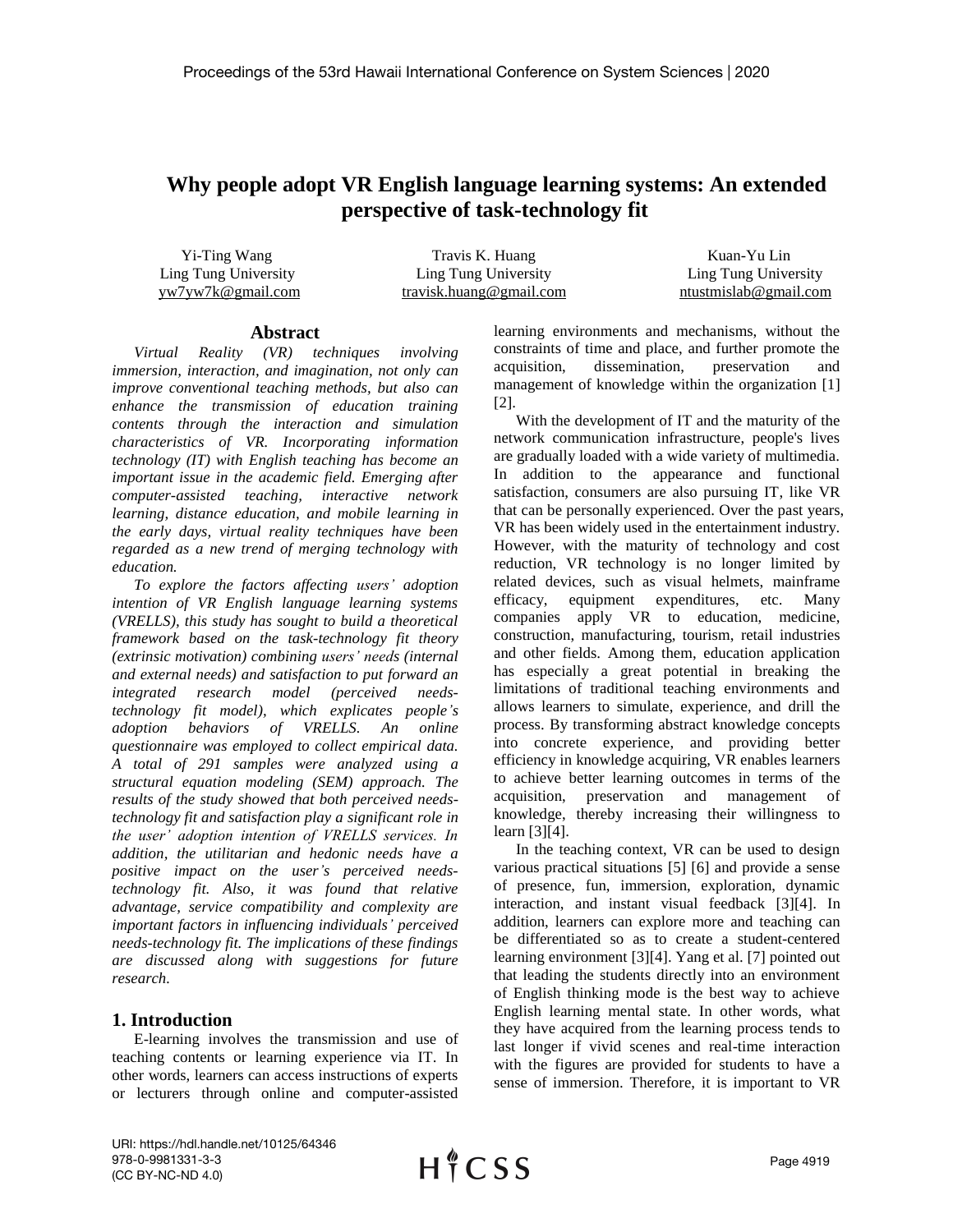service providers to understand what factors can influence learners' willingness to use VR, so that they can better their designs to grasp learners' attention. This is one of the important issues this study aims to explore.

In recent research on IT use behavior, the tasktechnology fit theory [8] has been widely used to explore various emerging science and technology research tasks, such as online teaching courses, online banking, mobile banking, smart watches, e-libraries, and e-books [4][9][10] [11][12]. A body of research shows that users, in adopting an emerging IT, are often limited by the balance between IT (technical characteristics) and self-ability which leads to the goal (task) of the rationality and the behavior of adoption. Based on the theory of task-technology fit, Kwai Fun Ip and Wagner [13] proposed that the use of information technology should be discussed from the compatibility of user needs and IT characteristics.

Based on the above, the research on users' behavior towards emerging technologies is often discussed with the theory of task-technology fit, and the task characteristics (extrinsic motivation) and technological characteristics are used as factors influencing the degree of adaptation. However, this study argues that in the use of emerging IT, like VR, to help users in learning, user's intrinsic demand motivation characteristics, in addition to the consideration of task characteristic, should also be taken into consideration. Thus, by understanding whether users' internal and external motivation needs and the technology's services (technical characteristics) can meet their needs (fit), learner satisfaction and usage behavior can be enhanced. Therefore, this study, based on the theory of task-technology fit (extrinsic motivation) combining the technological characteristics, users' needs (intrinsic extrinsic motivation) and satisfaction proposed by scholars [13] [14] [15], has sought to develop a "perceived needs-technology fit model" and to explore the factors that influence users' adoption behaviors in the VR English language learning system.

### **2. Literature review**

### *2.1. Application of VR in Education*

Following computer-assisted instruction, interactive online learning, distance learning, and mobile learning in early stage, VR technology is now regarded as a new wave of application trends in technology integration of education. This is mainly because of the characteristics of integration, interactivity and imagination that VR technology possesses. These characteristics not only reduce the limitations of traditional learning methods, but also enhance the communication of educational training content through the interaction and simulation features of VR [5]. Manufacturers of wearable devices

and VR content providers have been investing in education applications. For example, Oculus, a USbased company, has released its first head-mounted display, Oculus Rift, in addition to the World of Comenius experimental project. Oculus Rift DK2 head-mounted display and Leap Motion sensor, in collaboration with the Czech Mendel Grammar School, allow students to experience anatomy and biology courses, such as the human body, bone composition, organ structure, and observation of blood flow, etc. To bring the VR headset into the mass market, Google launched Cardboard, a carton-style VR product in 2014, and the "Expedition Pioneer Program campus experience program in September 2015, to help teachers and students around the world experience the immersive feeling of VR technology.

Unimersi, an online teaching platform content provider, offers a wide range of VR teaching contents covering science, history, geography and many other subjects. Learners are required to be equipped with VR head-mounted displays, such as Oculus Rift, Google Cardboard, HTC VIVE, and Samsung Gear Headsets, to explore the Milky Way on a space shuttle, the mysterious Stonehenge, and stroll in Roman Colosseum. Targeting universities, research institutes, and corporate occupational training courses, Immersive VR Education, an Ireland-based startup, created a platform called "Engage", to provide an easy and interesting visual alternative for students to understand any subject content that is hard to digest.

### *2.2. Task-Technology Fit Theory*

In recent years, much research on the user behavior of emerging technologies adopted the task-technology fit (TTF) theory of external motivation view. Specifically, many studies based on this theory have extended to develop various research models [4][9][11][13].

Goodhue and Thompson [16] suggested that technology can only be adopted when its functionality meets the needs of the task. Therefore, they proposed the task-technology fit model to further explore the relationship between individuals, tasks, and technology. In other words, when the task and technology are fit, users' performance can be strengthened. From the perspective of user recognition, TTF emphasizes the fit of task characteristics and technological characteristics were the most important factors that would directly affect the willingness and effectiveness of IT and the performance of individual tasks.

In the past, TTF was mostly used to explore the performance of the company's internal information system, focusing mainly on the discussion of task characteristics of the employees and the characteristics of the IS. Therefore, the application of the TTF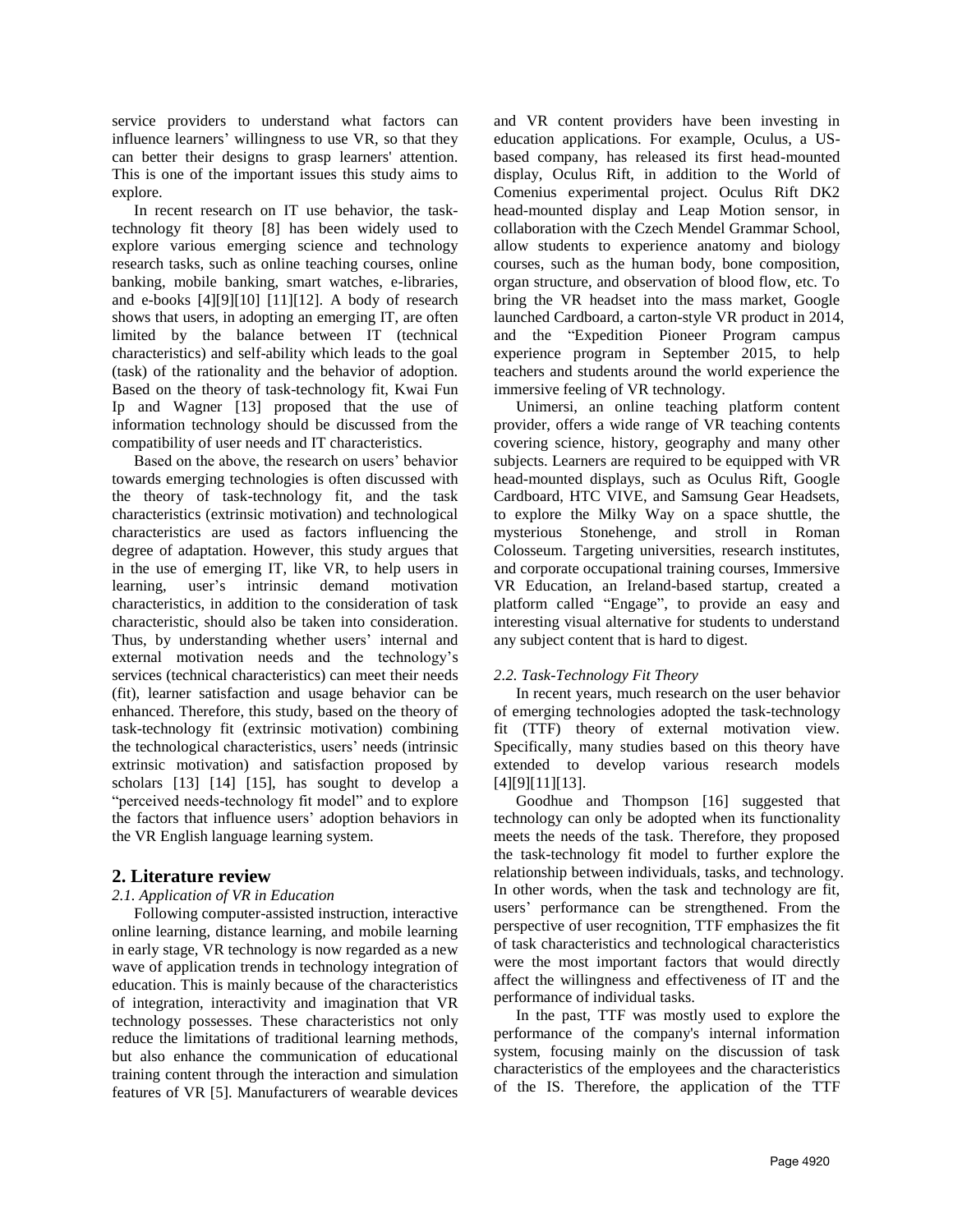framework to other fields and the individual subjects is scarce in literature. However, in recent years, many scholars [4][10][12] have tried to include intention to adopt wearable devices [10], students' use behavior in adopting virtual learning systems [14], and user learning behaviors towards virtual reality [4]. Studies have shown that the degree of fit between tasks, technology, and users is an important factor affecting the individual adoption of information systems.

However, Kwai Fun IP and Wagner [13] further suggested that the adoption behavior of IT by users should be explored from the perspective of fit between users' needs (intrinsic motivation) and IT characteristics, and proposed needs-technology fit model. At the same time, Lin [14] assumed that users' perceived fitness towards the virtual learning system would have an impact on satisfaction, continued use and positive learning effect. Lin [15] explored people's intention to use mobile technology and the results indicated that motivational needs and technological characteristics would have a direct impact on users' perceived needs-technology fit towards mobile technology, and thus affect their satisfaction and continued use.

Previous research [13][15] has found that people tend to be conscious of their needs and try to fulfill their motivation by choosing the appropriate media. According to the cognitive evaluation theory, the human incentive system has two sub-systems: internal and external [17][18]. Extrinsic motivation is about a specific goal achieved through an activity [19], while intrinsic motivation is the willingness to continuously participate in an activity without receiving any external rewards [15]. Both extrinsic motivation (utilitarian) and intrinsic motivation (hedonic) have been found to have an influence on users' attitudes toward IT [15]. Many studies [15] [20] indicated that apart from usefulness requirements, feelings of entertainment demand are also one of the factors affecting how and why users adopt a certain IT.

To identify the antecedents of technology characteristics of creation, this study adopts Rogers' [21] perspective of perceived characteristics of innovations (PCI). Rogers [21] pointed out that relative advantage, compatibility, complexity, observability, and trialability are important characteristics that influence an individual's perception of new technology. Therefore, this study will use these five characteristics as part of the technical characteristics of the VR learning system.

This study extends the research model based on the TTF theory and explores the intention of users to adopt the VR English language learning system. This study argues that the VR English learning system requires not only to meet users' needs (intrinsic and extrinsic

motivation) but also to reach the degree of fit between technical characteristics and users' motivational needs to enhance user satisfaction and attract users' adoption behaviors.

## **3. Research model and hypotheses**

Figure 1 illustrates the proposed model, which is based on the TTF and related literature. The definition and hypothesis of each construct of the model are explicated in the following subsections.

*3.1. Perceived needs-technology fit* 

As defined by Goodhue and Thompson [15], tasktechnology fit is the degree to which IT assists individuals in completing tasks or combination of tasks. In other words, IT will only be used when its functions meet or render the required support to users' task activities. Goodhue [22] pointed out that users' task needs have three constructs: information identification, information acquisition, information integration, and interpretation. The IS must be able to support users' task requirements. The technical characteristics refer to the tools used by individuals to complete their tasks [16]. This means that technology is a computer- related backup service for users to complete the tasks. Therefore, VR that meets users' needs is considered to have achieved the task (demand)-technology fit. This study maintains that users can view scenes from multiple angles, have immersive experience [23], and make English learning interaction with characters with the assistance of VR panorama technology as if in the real world, to satisfy their knowledge learning needs, to improve satisfaction, and thus increase their willingness to adopt the technology.

Kwai Fun IP and Wagner [13] contended that users' needs-technology fit is one of the main factors affecting the IT adoption. The study found that needstechnology fit tends to promote users' behavior. On the other hand, Lin [14], by constructing a research structure from the task-technology fit theory, has found that users' perceived VR learning system has a positive effect on their satisfaction, which further affects the willingness to use. Lin [15] found that users' perceived needs-technology fits have a significant impact on the satisfaction and use behavior of mobile technology systems. Therefore, this study considers that when users' needs fit with the technological features of VR English learning systems, users' intention to adopt and satisfaction will be obtained. This study therefore proposes the following hypothesis:

*[H1] Perceived needs-technology fit positively affects users' intention to adopt VRELLS.* 

*[H2] Perceived needs-technology fit positively affects positively affects user satisfaction.*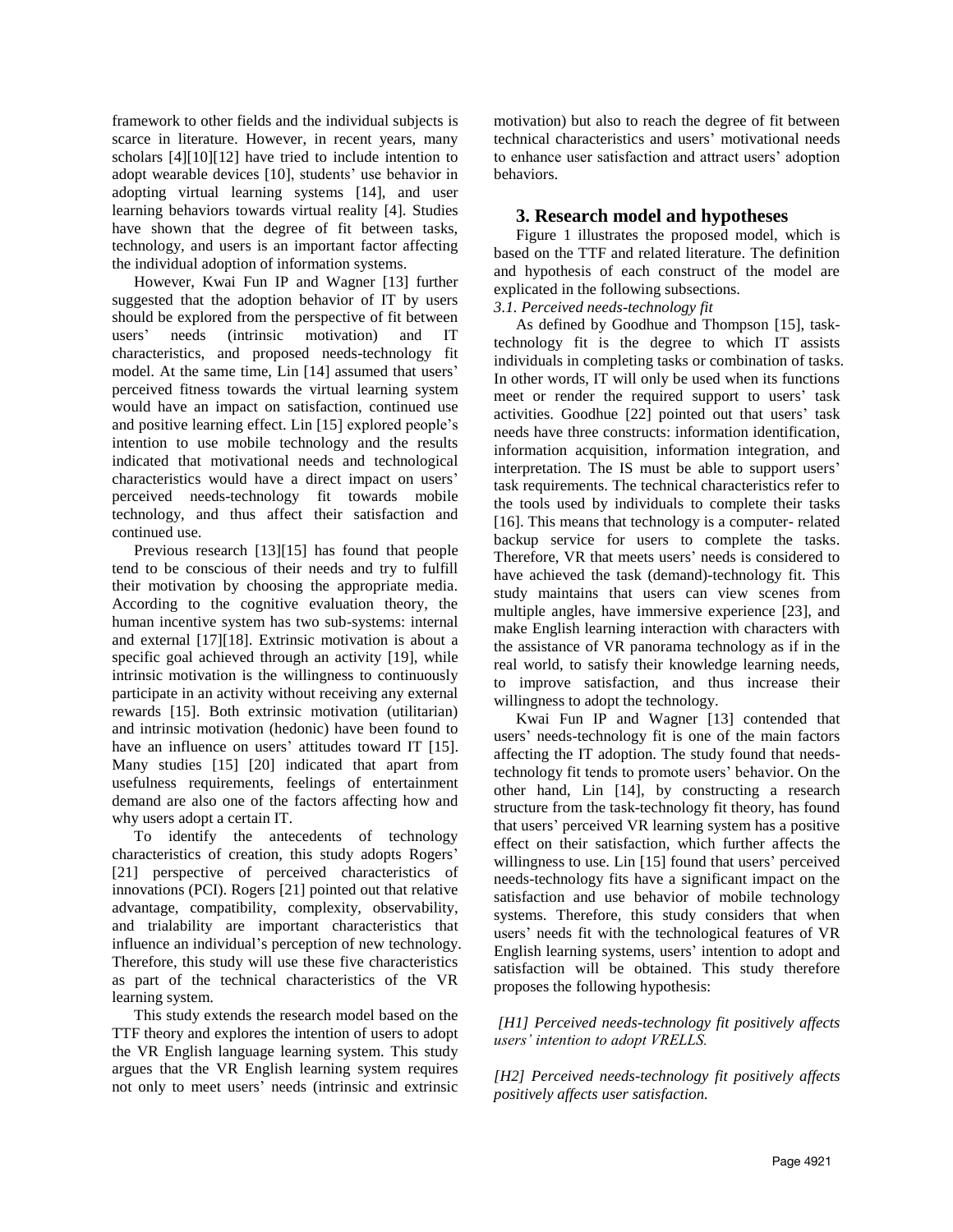

**Figure 1.** The research model

#### *3.2. User satisfaction and intention to adopt VRELLS*

Scholars [24][25] defined satisfaction as users' perceived fulfillment of quality and performance compared to the original expectations towards the product or service. In other words, when a customer has used a product or service, satisfaction will be generated if the quality or performance of the perceived product or service meets or exceeds what was expected.

Many scholars [14][15][26][27] pointed out that user satisfaction has a strong influence on users' behavior. According to the combined opinions of scholars, this study maintains that in the context of the VR English learning system, user satisfaction with the VR English learning system will affect their intention to adopt. Thus, this study assumes:

#### *[H3] User satisfaction positively affects uses' intention to adopt VRELLS.*

#### *3.3. Motivational needs (Utilitarian needs and Hedonic needs)*

Lin et al. [18] pointed out that IT application to the learning environment requires not only the consideration of the user's knowledge acquisition needs, but also the aspect of entertainment needs.

Utilitarian needs mean the rational goal-oriented purpose for the individual's adoption of IT [15]. Therefore, this study infers that when a user thinks that his/her learning goals, such as the efficiency of knowledge acquisition and instant obtaining of learning information, can be achieved through VR, the motivation for selecting the technology channel will be improved.

The hedonic needs refer to the reasonable purpose and positive emotions [15] of the adopted IT. Many scholars [4][6][28] found that VR-assisted language learning enables users to experience features not previously available on the websites, such as a sense of presence, fun, and instant visual feedback, which allows learners to enjoy a pleasant experience, thereby enhancing their positive feelings.

Kwai Fun IP and Wagner's [13] studies suggested that users' needs will affect their perceived IT needstechnology fit. Lin [15] explored the usage behavior of mobile technology, and the results showed that both utilitarian and hedonic needs would respectively have a direct effect on users' perceived needs-technology fit.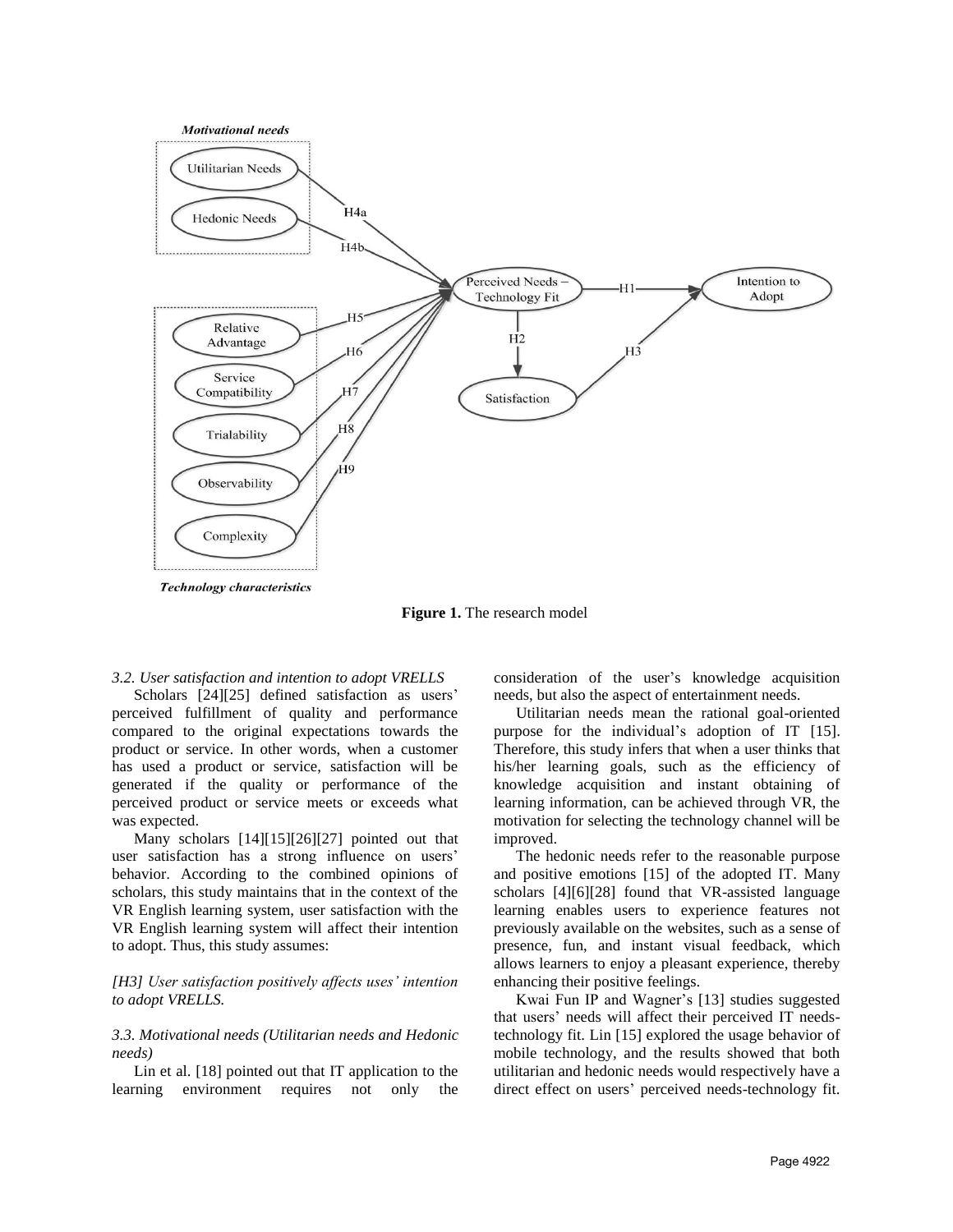Integrating various views of the afore-mentioned scholars, this study proposes the following hypothesis:

*[H4a] Utilitarian needs positively affect users' intention to adopt VRELLS.* 

*[H4b] Hedonic needs positively affect users' intention to adopt VRELLS.* 

*3.4. Technology characteristics (relative advantage, service compatibility, trialability, observability, and complexity)*

#### *Relative advantage*

Rogers [21] defined relative advantage as whether a new product or service has some better attributes or benefits. In other words, if the user believes that the new product or service has a higher relative benefit than the existing one, he/she will consider the new product or service having relative advantage [29].

Previous literature on VR education applications has found that researchers used to adopt VR as a teaching tool to implement curriculum contents of higher abstract or practical nature [3][4][7]. This was mainly because of the three characteristics of integration, interactivity and imagination of VR which allow learners to interact through peripherals in simulated situations as if in real life. VR-assisted language learning provides a sense of presence, fun, exploration, dynamic interactivity, and instant visual feedback [4][6][28]. VR technology provides users with English learning assistance, real feeling, and a complete knowledge learning experience. Therefore, this study argues that VR technology can bring feelings that are better than the old technology to the users, and can enhance the perceived needs-technology fit for the system, and further promote users' usage behavior. Therefore, this study proposes the following hypothesis:

*[H5] Relative advantage positively affects users' perceived needs-technology fit.*

#### *Service compatibility*

In his innovation construct, Rogers [21] defined compatibility as the degree to which innovations are consistent with existing adopters' values, past experiences, and needs. Service compatibility emphasizes the fitness of services provided by IT with the needs of users [15][29]. The integration of VR technology into teaching not only improves the limitations of conventional learning methods, but also enhances learning content training and message transmission through the interaction and immersive nature of VR [6]. In other words, when users perceive they can engage in real-world learning situations

through the VR service and interact with the characters in the situation, as they used to have in the conventional teaching mode, to meet their perceptual needs, their feeling of technology and satisfaction can be enhanced, which in turn will affect their usage behavior. Therefore, we propose the following hypothesis:

*[H6] Service compatibility positively affects users' perceived needs-technology fit.*

#### *Trialability*

Trialability is defined as an individual's ability to use the service or technology to gain operational experience when using an innovative technology or service. Many studies [30][31][32] pointed out that trialability affects users' intention to adopt a technology service or product. In other words, trialability can affect users' beliefs and thus affects their intention to adopt IT.

Emerging technologies are subject to users' willingness to try - users are required to operate the system in order to obtain experience. To VR users, VR technology in education application is still a relatively new technology. Because the adoption of VR devices (such as Mobile VR, PC VR, and Standalone VR) requires a certain amount of expenditure, this results in lower acceptance of VR. Therefore, more and more enterprises have recently introduced VR technology into web applications. WebVR enables users to operate on mobile vehicle devices, personal computers and VR devices. General mobile vehicle or a PC's capacity to preview the 360 panorama scenes without a display helmet has increased users' chance of trialability. Hence this study contends that when users try to use VR, it can effectively improve their demand for the VR English learning systems - the degree of technology fit. Therefore, we propose the following hypotheses:

*[H7] Trialability positively affects users' perceived needs-technology fit.*

### *Observability*

Observability refers to the use of technology or service by an individual when he or she observes others using an innovative technology or service. Dong et al. [33] explored online community business research and defined visibility as individuals seeing others using technology products or technology services to obtain information. Research findings have shown that visibility reduces individual perceived risks [33] and thus influences use behavior. Johnson et al. [34] believed that when users see other people using emerging technologies, if the system meets the requirements, it will affect their intention to adopt.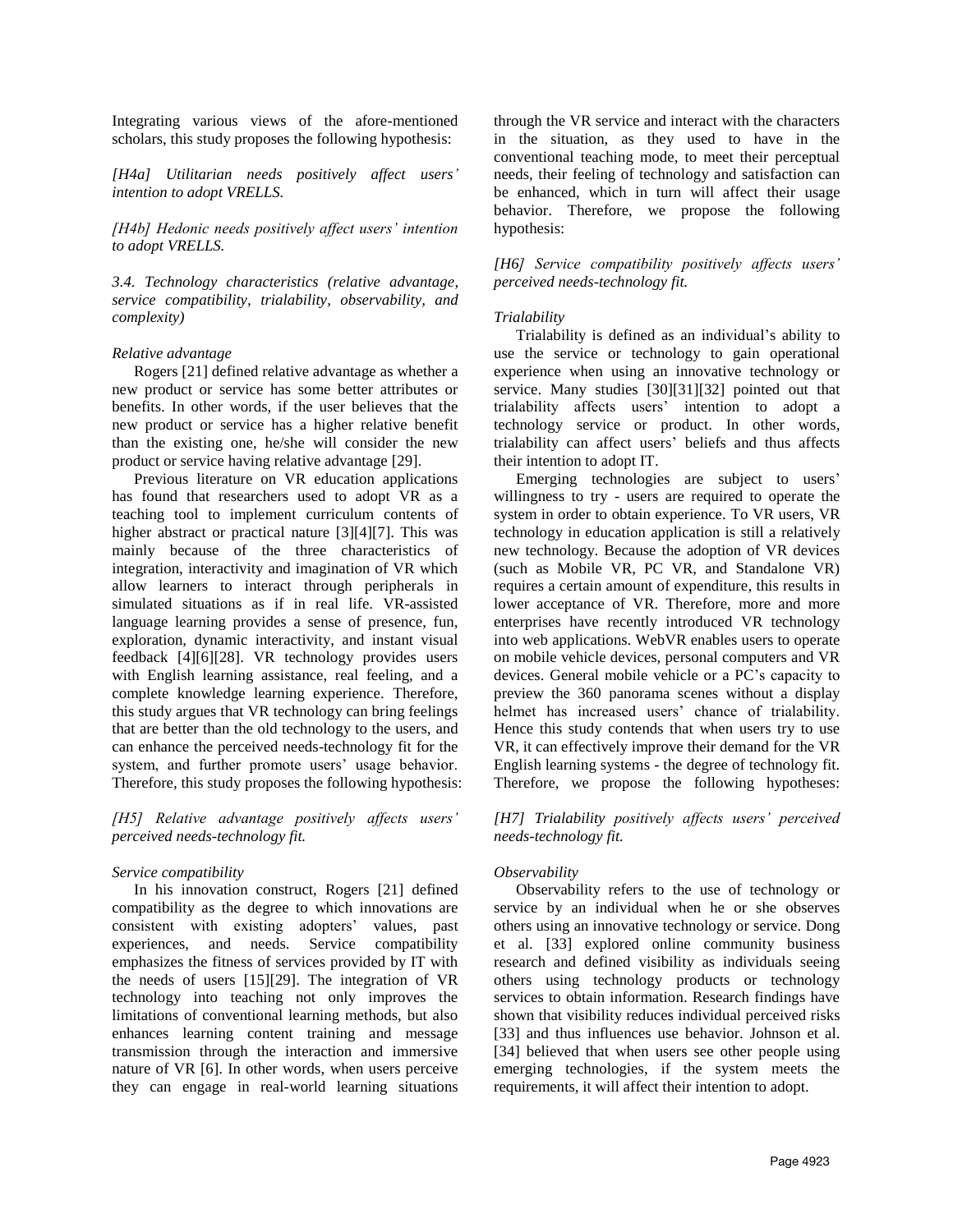In the past, VR was constrained to matters, such as price, equipment discomfort, and equipment specifications, which had limited VR integration into people's lives. However, with the maturity of technology and cost reduction, VR technology has become powerful in educational applications. That is, by driving more and more manufacturers to develop virtual reality teaching content, providing more users to preview and use the service, to improve the way VR services penetrate people's learning, and let more users experience the course of learning through this technology channel. Therefore, this study maintains that when the observability of VR English learning systems is higher, users will have a higher degree of needs-technology fit. Therefore, we propose the following hypothesis:

### *[H8] Observability positively affects users' perceived needs-technology fit.*

### *Complexity*

Complexity requires individuals to spend much time or efforts in learning an innovative technology or service [29] [34]. In other words, a product or service is relatively difficult to understand and use. Complexity is widely used to explore the use of emerging technology services or products. With respect to emerging products or services, if the system interface is difficult to operate, user satisfaction with the product will be reduced, and the impression of the product or service will be negative. Thus, the difficulty of operating IS will result in a negative impact, which will affect users' reluctance to adopt emerging IT. Therefore, this study contends that when uers use VR English learning platforms for system operation, if they need to access multiple interfaces or operations to use the service, then it will affect the user's perception of the system—the feeling of technology fit, and thus the usage behavior.

*[H9] Complexity negatively affects users' perceived needs-technology fit.*

### **4. Measurement**

The questionnaires were adapted from relevant prior research and modified to reflect the characteristics of the VRELLS. The research model includes ten constructs. Each construct was measured with multiple items. The items of adoption intention (four items) were modified from Kim and Ammeter [35]. Measures of perceived needs-technology fit (four items) were adapted from Lin [15]. Measures of user satisfaction were adapted from Lee [36]. Items addressing utilitarian needs (three items) and hedonic needs (three items) were modified from Alalwan [37] and Lin [15]. Relative advantage (two items) was assessed based on the scale proposed by Fang et al. [38]. Service compatibility (three items) was adapted from Fang et al. [38] and Lin and Lu [29]. Items for measuring trialability (four items) and observability (four items) were developed from Johnson et al. [34]. Finally, items measuring complexity (three items) were adapted from Fang et al. [38] and Kim and Ammeter [35]. All items were measured on a 5-point Likert-type scale, ranging from "strongly disagree" (1) to "strongly agree"  $(5)$ .

# **5. Results**

### *5.1. Data collection and sampling*

Targeting Taiwanese users who were using or had used VR English language learning systems, we explored VR applications, including mobile VR, PC VR, standalone VR, and web VR users. The invitation messages were posted on forums associated with VR English language learning sites. To prevent replicate entries, respondent identities were confirmed by e-mail and IP addresses when the questionnaires were received. We finally obtained 291 valid responses from the online surveys. The valid responses included 121 females (41.6%) and 170 (58.4%) males. The majority (45.9%) were aged between 19 and 25; 27.7% were aged between 26 and 35, 18.2% were under 18, and 8.2% were aged 36 and over.

### *5.2. Tests of the measurement assessment*

To confirm the adequacy of the measurement model, reliability and construct validity were considered. Reliability was measured using the composite reliability (CR) to evaluate internal consistency. As shown in Table 1, all CR values for all constructs were above the recommended level of 0.70, indicating adequate internal consistency [39][40].

In terms of convergent validity, Fornell and Larcker [39] proposed when each measurement item correlates strongly with its assumed theoretical construct. It can be examined by using the CR and the average variance extracted (AVE). The measurement standards: (1) CR should exceed 0.7, and (2) the average variance extracted (AVE) of each dimension should exceed 0.5. As shown in Table 1, CR of constructs ranged from 0.75 to 0.94 and AVE ranged from 0.52 to 0.85. Therefore, the measurement model featured adequate reliability and convergent validity.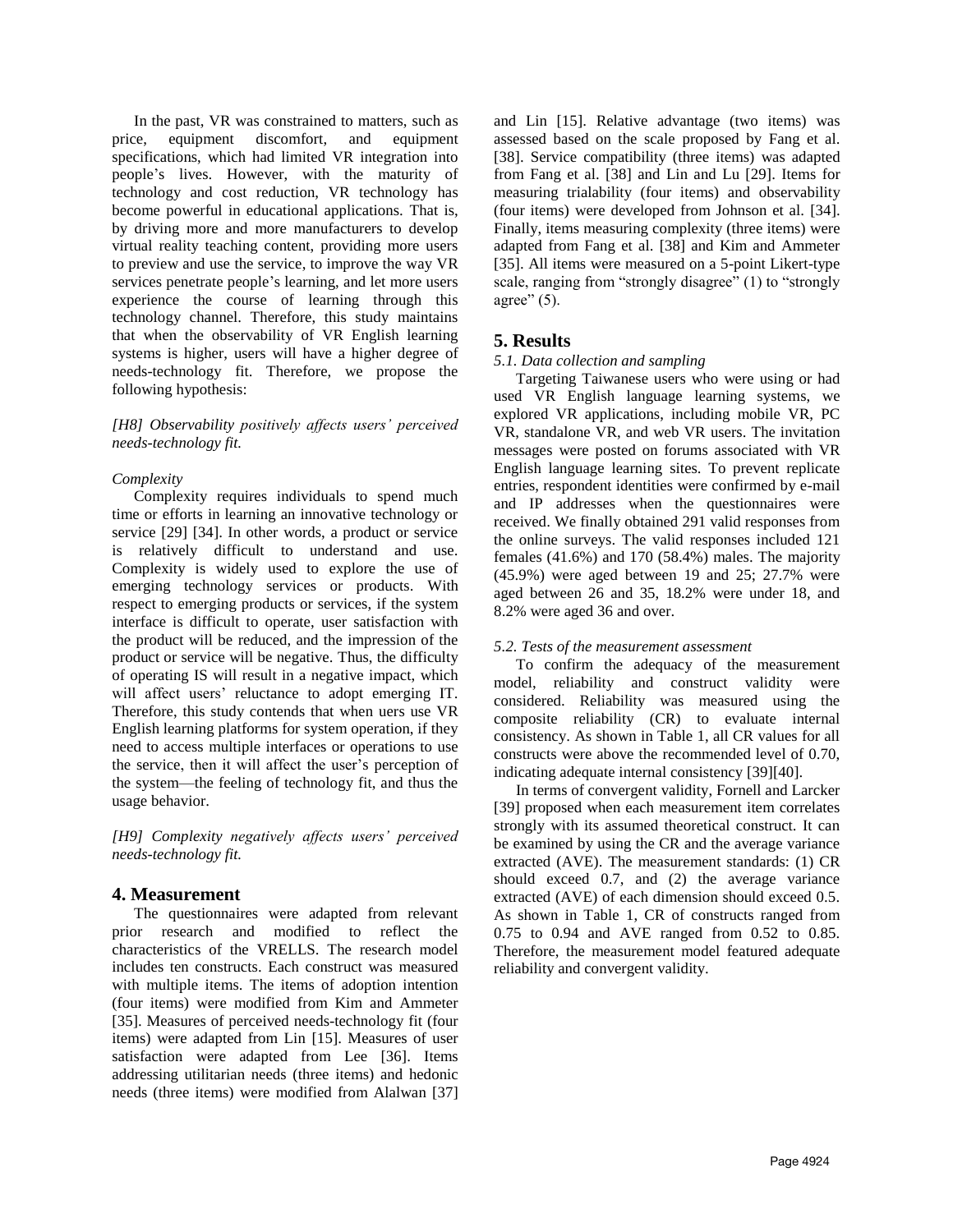| Construct   | <b>CR</b> | <b>AVE</b> | Mean | <b>SD</b> | AVE and squared correlations |         |         |         |         |      |         |             |      |            |
|-------------|-----------|------------|------|-----------|------------------------------|---------|---------|---------|---------|------|---------|-------------|------|------------|
|             |           |            |      |           | UN                           | HN      | RA      | SС      | TA      | OΒ   | CP      | <b>PNTF</b> | SА   | <b>ITA</b> |
| UN          | 0.83      | 0.61       | 3.84 | 0.50      | 0.78                         |         |         |         |         |      |         |             |      |            |
| HN          | 0.81      | 0.58       | 3.87 | 0.49      | 0.41                         | 0.76    |         |         |         |      |         |             |      |            |
| RA          | 0.75      | 0.60       | 3.93 | 0.51      | 0.17                         | 0.19    | 0.77    |         |         |      |         |             |      |            |
| <b>SC</b>   | 0.78      | 0.54       | 3.90 | 0.43      | 0.22                         | 0.21    | 0.45    | 0.73    |         |      |         |             |      |            |
| TA          | 0.83      | 0.54       | 3.66 | 0.49      | 0.17                         | 0.07    | 0.36    | 0.23    | 0.73    |      |         |             |      |            |
| <b>OB</b>   | 0.81      | 0.52       | 3.73 | 0.43      | 0.16                         | 0.21    | 0.33    | 0.36    | 0.34    | 0.72 |         |             |      |            |
| CP          | 0.94      | 0.85       | 3.13 | 1.15      | $-0.12$                      | $-0.09$ | $-0.06$ | $-0.02$ | $-0.05$ | 0.05 | 0.92    |             |      |            |
| <b>PNTF</b> | 0.81      | 0.67       | 3.86 | 0.43      | 0.39                         | 0.35    | 0.47    | 0.49    | 0.32    | 0.37 | $-0.16$ | 0.82        |      |            |
| <b>SA</b>   | 0.85      | 0.66       | 3.89 | 0.48      | 0.28                         | 0.28    | 0.22    | 0.17    | 0.14    | 0.12 | $-0.13$ | 0.40        | 0.81 |            |
| <b>ITA</b>  | 0.84      | 0.57       | 4.00 | 0.56      | 0.38                         | 0.40    | 0.25    | 0.18    | 0.09    | 0.09 | $-0.03$ | 0.43        | 0.59 | 0.75       |

**Table 1. Construct reliability, convergent validity, and discriminant validity coefficients.**

*Note*: Utilitarian needs (UN); Hedonic needs (HN); Relative advantage (RA); Service compatibility (SC); Trialability (TA); Observability (OB); Complexity (CP); Perceived needs-technology fit (PNTF); Satisfaction (SA); Intention to adopt (ITA).Diagonal elements (bold) are the square root of average variance extracted (AVE) between the constructs and their measures. Off-diagonal elements are correlations between constructs. For discriminant validity, diagonal elements (AVE) should be greater than off-diagonal elements.



**Technology characteristics** 

**Figure 2.** Structural model results (Note. \*\*\* $p < 0.001$ , \* $p < 0.01$ , \* $p < 0.05$ , ns= not significant)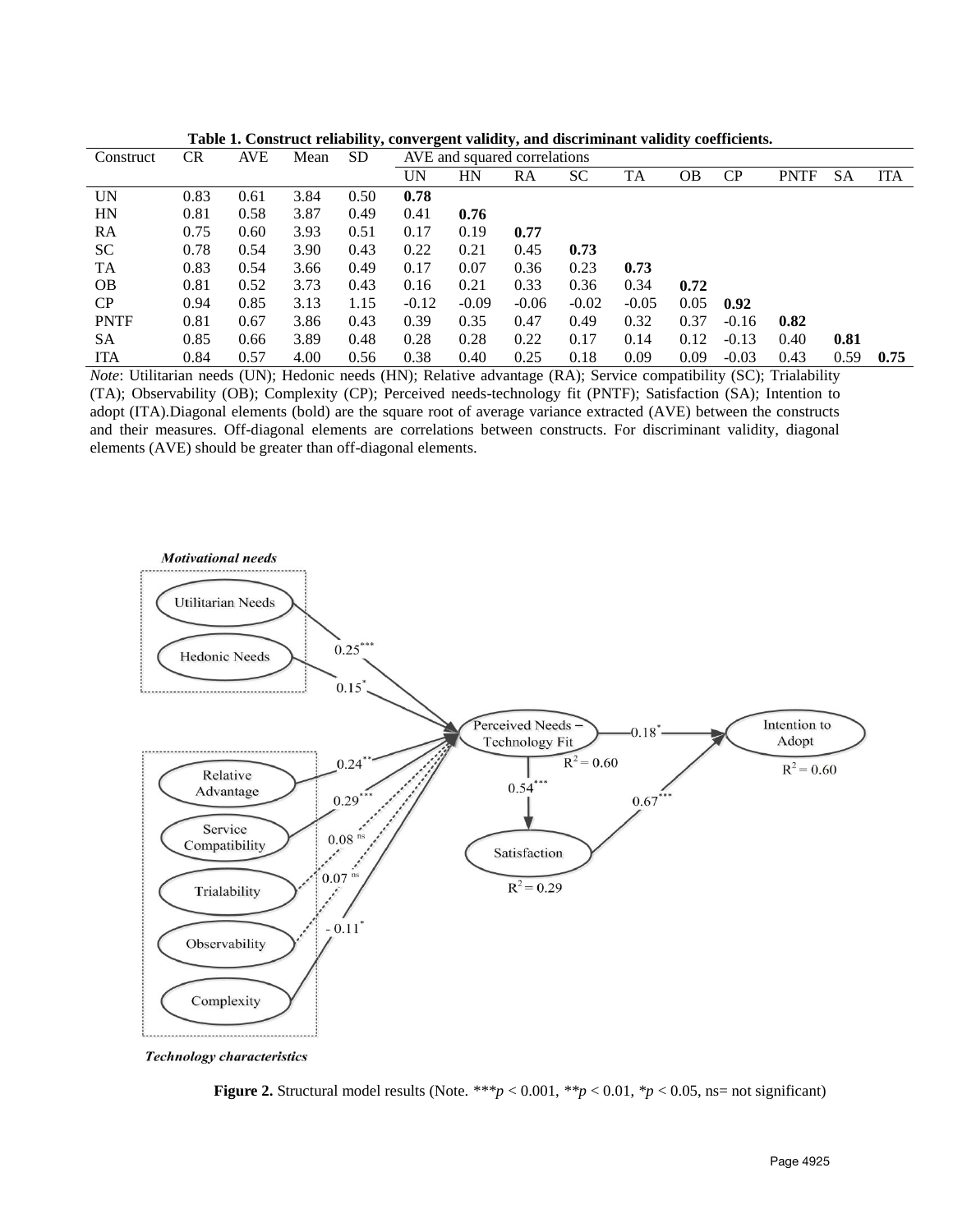Discriminant validity was evaluated using a criterion suggested by Fornell and Larcker [39], which states that the square root of the AVE for each construct should exceed the correlation between any pair of distinct constructs. Table 1 presents the matrix of correlation coefficients for all constructs in the current study; the diagonal elements represent the square roots of the AVE for the constructs. The results revealed that the validity was adequate. In summary, our measurement model exhibited satisfactory reliability, convergent validity, and discriminant validity.

#### *5.3. Tests of the structural model*

We conducted a structural equation modelling analysis using AMOS 21.0 to test the structural model. The model fits criteria suggested by Hayduck [41]  $(\chi^2/\text{df } \leq 3)$ , Scott [42] (GFI  $\geq 0.8$  and AGFI  $\geq 0.8$ ), Hair et al. [43] (NFI  $\geq 0.8$ ), and Bagozzi and Yi [44] (CFI  $\geq$  0.9 and RMSE  $\geq$  0.08). The model-fit indices for the structural model indicated a good model fit ( $\chi$  $^{2}/df = 1.558$ , GFI = 0.87, AGFI = 0.85, NFI = 0.86,  $CFI = 0.95$ , and RMSEA = 0.044).

Figure 2 shows the standardized coefficients path, path significances, and variance explained  $(R^2)$  by each path. The results showed that the VR English language learning system adoption intention was predominantly determined by perceived needs-technology fit ( $\beta$  = 0.18, *p* < 0.05) and user satisfaction ( $\beta$  = 0.67, *p* < 0.001), supporting H1, H3, respectively. Perceived needstechnology fit ( $\beta$  = 0.54,  $p$  < 0.001) have significant positive association with user satisfaction thus, H2 was supported. Utilitarian needs ( $\beta = 0.25$ ,  $p < 0.001$ ), hedonic needs ( $\beta = 0.15$ ,  $p < 0.05$ ), relative advantage  $(\beta = 0.24, p < 0.01)$ , and service compatibility ( $\beta =$ 0.29,  $p < 0.001$ ) were found to have significant positive association with perceived needs-technology fit. Therefore, H4a, H4b, H5, and H6 were supported. The results also showed that complexity  $(\beta = -0.11, p <$ 0.05) was negatively influences perceived needstechnology fit, thus, H9 was supported. In contrast to H7 and H8, trialability ( $\beta$  = 0.08,  $p$  > 0.05) and observability ( $\beta$  = 0.07,  $p$  > 0.05) did not significantly affect perceived needs-technology fit. Most of the hypotheses (H1, H2, H3, H4a, H4b, H5, H6, and H9) were significant in the SEM prediction, except for trialability (H7) and observability (H8). The variance explained  $(R^2)$  of VR English language learning systems adoption intention was 60%, that of perceived needs-technology fit was 60%, and that of user satisfaction was 29%.

#### **6. Discussion and conclusions**

This study focuses on VR users and attempts to examine the reasons why people adopt VR English learning systems from the perspective of perceived needs-technology fit model. The findings are discussed below.

Figure 2 illustrates the research results regarding users. The study found that the main factors that motivate people to use VR are perceived needstechnology fit and satisfaction. Among them, satisfaction has the most significant impact on users' adoption of the VR English learning system. The findings also confirm the views of scholars [14][15][25] that satisfaction plays a very important role in determining people's willingness to adopt IS. People's satisfaction with the IT will positively influence their willingness to act. The results of the study show that if users are satisfied with the VR English learning system, their willingness to adopt will increase, which indicates that the new learning modes, such as the near-reality learning environment, satisfaction of knowledge acquisition, and the instant access to learning information, provided by the VR application to the learning context, can effectively increase the satisfaction of knowledge acquisition during the learning period, and thus the willingness to adopt VR.

Secondly, the effect of the perceived needstechnology fit on user's adoption of the VR English learning system is mainly caused by the characteristics of a sense of presence, fun, immersion, exploration, dynamic interaction and instant visual feedback [4] [23], which allows users to achieve their goals, such as knowledge acquisition efficiency, and instant access to learning information, while enjoying a pleasant experience, and enhances the needs-IT fit. It is obvious that the choice of the technology channel is determined by VR functions offered by the platform. The results of the study are consistent with those of Lin [15] indicating that user satisfaction with mobile technology services is affected by the needs-IT fit, which will further increase their willingness to use. The results of this study also confirm the arguments of Kwai Fun IP and Wagner [13]. Therefore, when providing services, the VR provider should consider the needs-technology fit in order to increase user satisfaction and to attract users' usage behavior.

Since VR is an emerging technology application  $[2][5][6]$ , for users, the application of VR to education is not only task-oriented but also entertainmentoriented [3][4]. The study found that users' utilitarian and hedonic needs have a direct positive impact on their perceived needs-technology fit. Among them, the utilitarian needs have the most significant impact on users' perceived needs-technology fit. The results are consistent with the research of many scholars [3][4]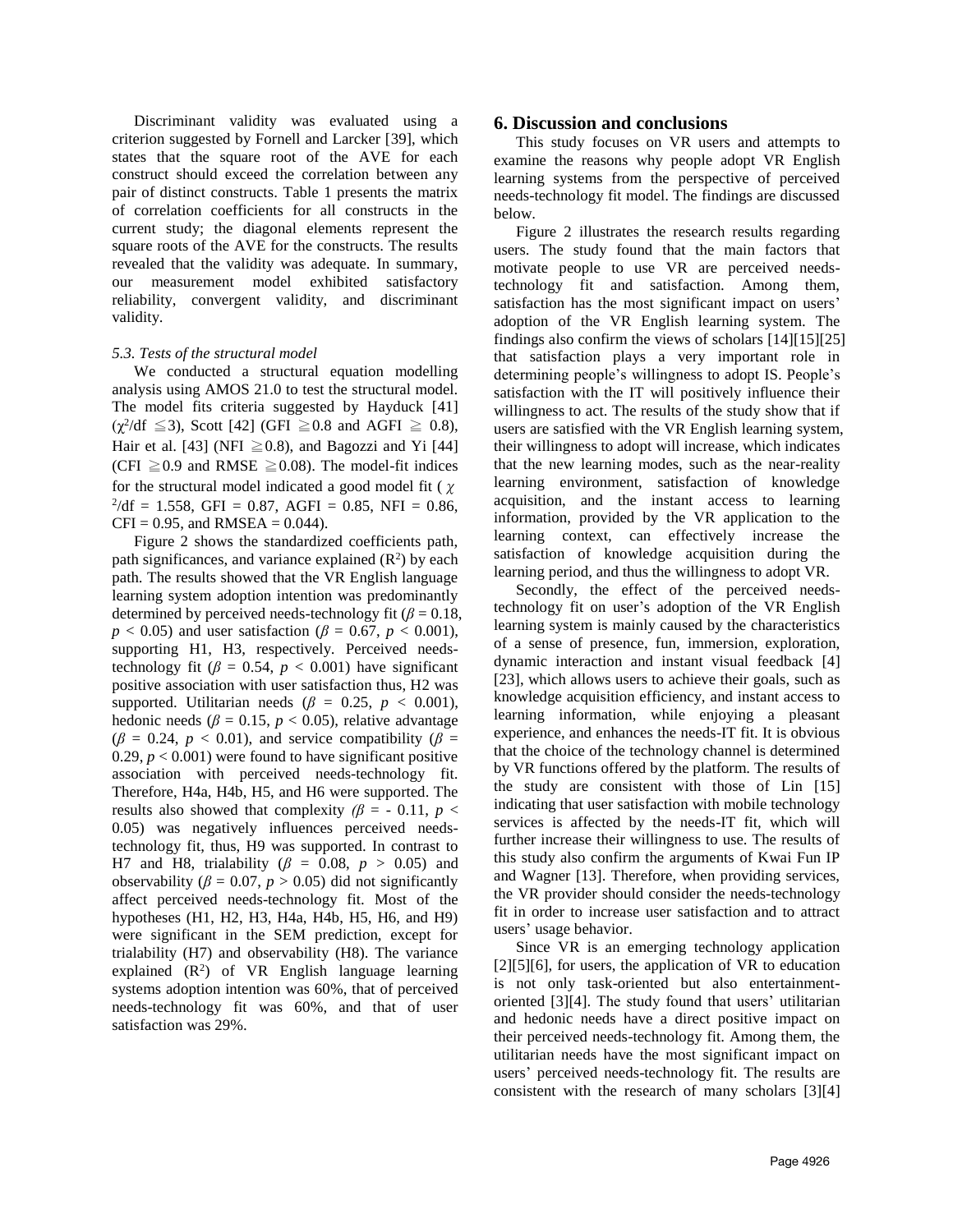suggesting that teaching through VR technology will facilitate students' learning efficiency (such as knowledge acquisition, preservation and management). As Zhang et al. [4] have shown, through VR technology, learners can more easily conduct selfdirected active learning, which also increases their willingness to learn and thus enhances learning outcomes. That's to say, users can use VR technology to learn as in the real world and interact with the characters in the situation, so that the utilitarian needs of learning are achieved.

In the technical features section, relative advantage, service compatibility, and complexity have a significant impact on user perceived needs- technology fit. First, in the relative advantage, the results, in line with the findings of scholars [14][34], showed that when users think that VR technology is better than conventional technology, when a high relative benefit (such as convenience) is considered, the product or service has relative advantage, will increase or satisfy their needs-technology fit. In the service compatibility aspect, the results are consistent with Lin's [15] findings on the use of mobile technology. When users can engage in the same services as the usual learning mode through VR technology, it will enhance their perceived needs-technology fit. Finally, in the complexity part, the results of the study show that in the process of learning English through VR technology, if the user feels that the overall operation is easy, his/her needs-technology fit will be enhanced. The VR technology industry, therefore, should pay attention to the design of a simple operation interface. If the user thinks that the system is easy to understand, he/she can easily control the services provided by the system, which will minimize the complexity of the VR technology.

### **7. Limitations and future research**

As with all research, some intrinsic limitations of this study should be considered. First, based on the theory of task-technology fit (external motivation) and by combining scholars' [13][14] views on characteristics of technology, users' needs (intrinsic and extrinsic motivation) and user satisfaction, this study proposes the perceived needs-technology fit model to explore the reasons behind people's adopting VR English learning systems. Furthermore, we suggest that future studies explore other dependent variables, such as actual usage and learning efficiency. Second, the conclusions were inferred from a single study of samples collected in Taiwan. Therefore, the findings should be generalized cautiously to other VR learning situations. Further research should be conducted in cross-cultural contexts to investigate and compare differences in antecedents of intention to use. Finally, as this study took the approach of a quantitative investigation, the respondents could only respond to the items prescribed in this study; accordingly, a number of users' immediate demands may have been ignored. Hence, we recommend future research incorporate qualitative approaches, including interviews, to show more diversity.

# **Acknowledgments**

The authors thank the editor and anonymous reviewers for their comments and suggestions. This study was supported by a grant from the Ministry of Science and Technology: project number MOST-108- 2410-H-275-005-.

# **References**

[1] Y. H. Tsai, C. H. Lin, J. C. Hong, and K. H. Tai, "The effects of metacognition on online learning interest and continuance to learn with MOOCs", Computers & Education, 121(1), 2018, pp.18-29.

[2] Y. T. Wang, K. Y. Lin, and Huang, T. K. "Exploring the antecedents of mobile application usage in the context of English learning", the 52nd Hawaii International Conference on System Sciences (HICSS 52), Maui Island, Hawaii, 2019.

[3] P. L. P. Rau, J. Zheng, Z. Guo, and J. Li, "Speed reading on virtual reality and augmented reality", Computers & Education, 125, 2018, pp. 240-245.

[4] X. Zhang, S. Jiang, P. Ordóñez de Pablos, M.D. Lytras, and Y. Sun, "How virtual reality affects perceived learning effectiveness: a task–technology fit perspective", Behaviour & Information Technology, 36(5), 2017, pp.548-556.

[5] A. Suh, and J. Prophet. "The state of immersive technology research: A literature analysis", Computers in Human Behavior, 86, 2018, pp.77-90.

[6] D. Sportillo, A. Paljic, and L. Ojeda, "Get ready for automated driving using Virtual Reality", Accident Analysis and Prevention, 118(1), 2018, pp.102-113.

[7] Y. F. Yang, D. C. Wang, and C. S. Hsia, Virtual reality in EFL learning: A study of learning perceptions, motivation, and effectiveness. In Y. N. Leung, M. Jenks, & C. S. Hsia (Eds.), New Aspect of English Language Learning and Teaching, 413-423. Taipei: Crane Publishing Company Ltd, 2006.

[8] D. L. Goodhue, and R. L. Thompson, "Task-Technology Fit and Individual Performance", MIS Quarterly, 19, 1995, pp.213-236.

[9] C. Gan, H. Li, and Y. Liu, "Understanding mobile learning adoption in higher education", The Electronic Library, 35(5), 2017, pp.846-860.

[10] K. L. Hsiao, "What drives smartwatch adoption intention? Comparing Apple and non-Apple watche", Library Hi Tech, 35(1), 2017, pp.186-206.

[11] C. Tam, and T. Oliveira, "Understanding the impact of m-banking on individual performance: DeLone & McLean and TTF perspective", Computers in Human Behavior, 61, 2016, pp.233-244.